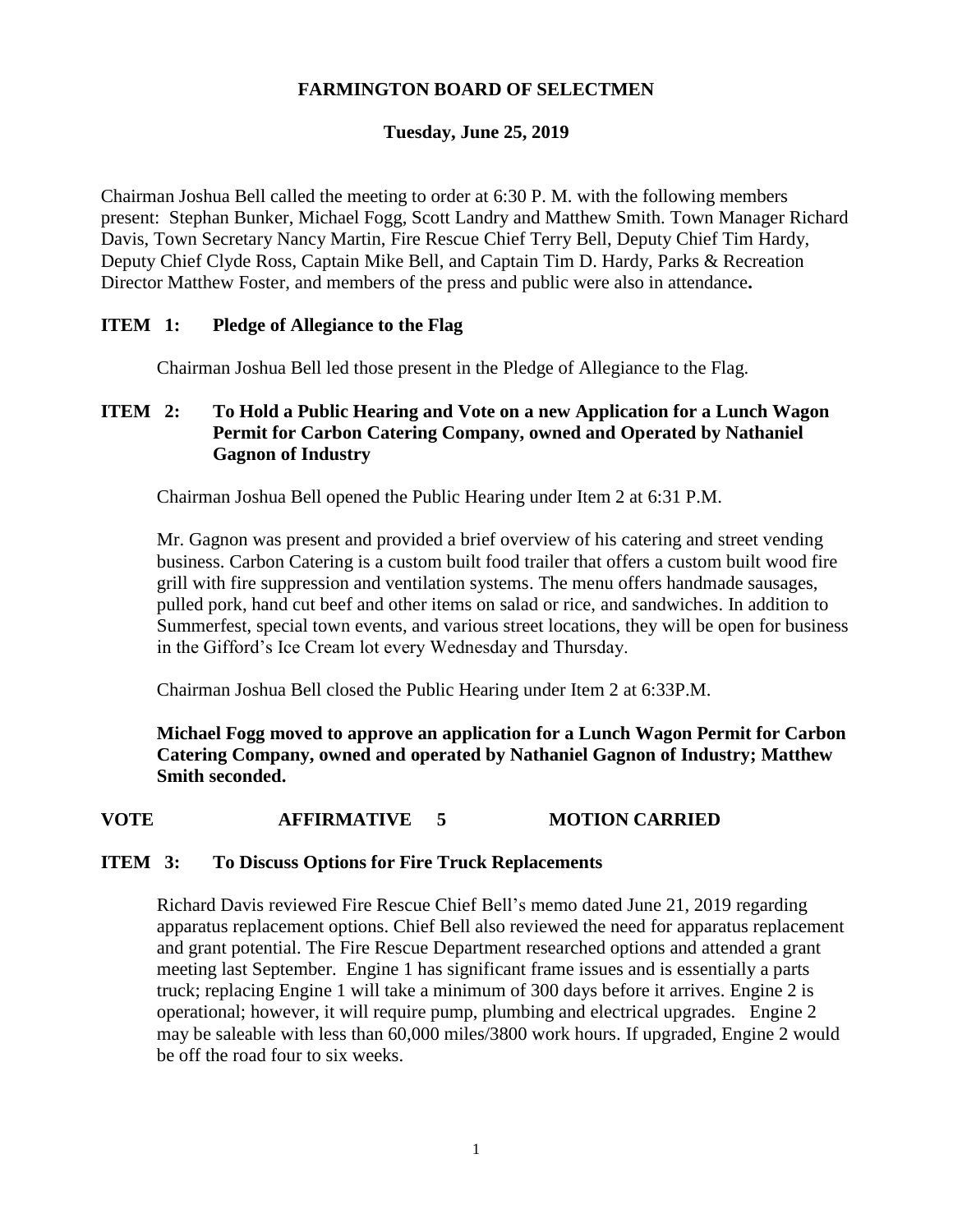# **ITEM 3: To Discuss Options for Fire Truck Replacements (Cont.)**

Michael Fogg expressed appreciation for our Fire Rescue team, stating that the community is aware of their professionalism, and the Fire Rescue Department has the attention and the support of the Board of Selectmen and the citizens. Mr. Fogg also acknowledged the work by the Fire Rescue Department; getting the recent fire out in one hour at the Edgewood Rehabilitation and Living Center was remarkable.

**Matthew Smith moved to obtain the cost to replace Engine 1 and then proceed with a referendum vote in November 2019, send Engine 2 to a mechanic and obtain the true cost for pump, plumbing, electrical and other repairs needed; and build the reserve account funds for its replacement in the future; Scott Landry seconded.**

VOTE **AFFIRMATIVE 5 MOTION CARRIED**

#### **ITEM 4: To Authorize the sale of the Parks and Recreation Department's Walker mower and Apply the Proceeds to the Purchase of a new mower**

Matthew Foster stated they have done a lot of repair work on the aging 1998 Walker, 2002 Cub Cadet, and the 2013 Kubota mower. We are at the point where equipment is failing and we are experiencing down time and repair costs. The Town received a top retail offer of \$4,500 to purchase the 1998 Walker mower; those funds would be applied towards the purchase of a new John Deere commercial grade mower with the remaining funding coming from the Reserve Account. Mr. Foster expressed his long term plan to create a replacement schedule for equipment, which will reduce downtime and repair costs while optimizing trade in values.

**Michael Fogg moved to authorize the sale of the Parks and Recreation Department's Walker mower and apply the proceeds to the purchase of a new mower; Stephan Bunker seconded.**

#### **VOTE AFFIRMATIVE 5 MOTION CARRIED**

## **ITEM 5: To Appoint the panel defined in the Odor Nuisance Control and Abatement Performance Standard of the Town of Farmington Zoning Ordinance**

Richard Davis reviewed a memo from Code Enforcement Officer Steve Kaiser. Matt Smith, Board of Selectmen; Scott Landry, Board of Selectmen; Lloyd Smith, Planning Board; and Adrian Harris, Zoning Board generously volunteered to serve on the panel designated to assist the Code/Planning staff in investigating and evaluating odor complaints.

**Stephan Bunker moved to appoint the panel defined in the Odor Nuisance Control and Abatement Performance Standard of the Town of Farmington Zoning Ordinance; Michael Fogg seconded.**

| <b>MOTION CARRIED</b><br><b>AFFIRMATIVE</b><br>VOTE |  |
|-----------------------------------------------------|--|
|-----------------------------------------------------|--|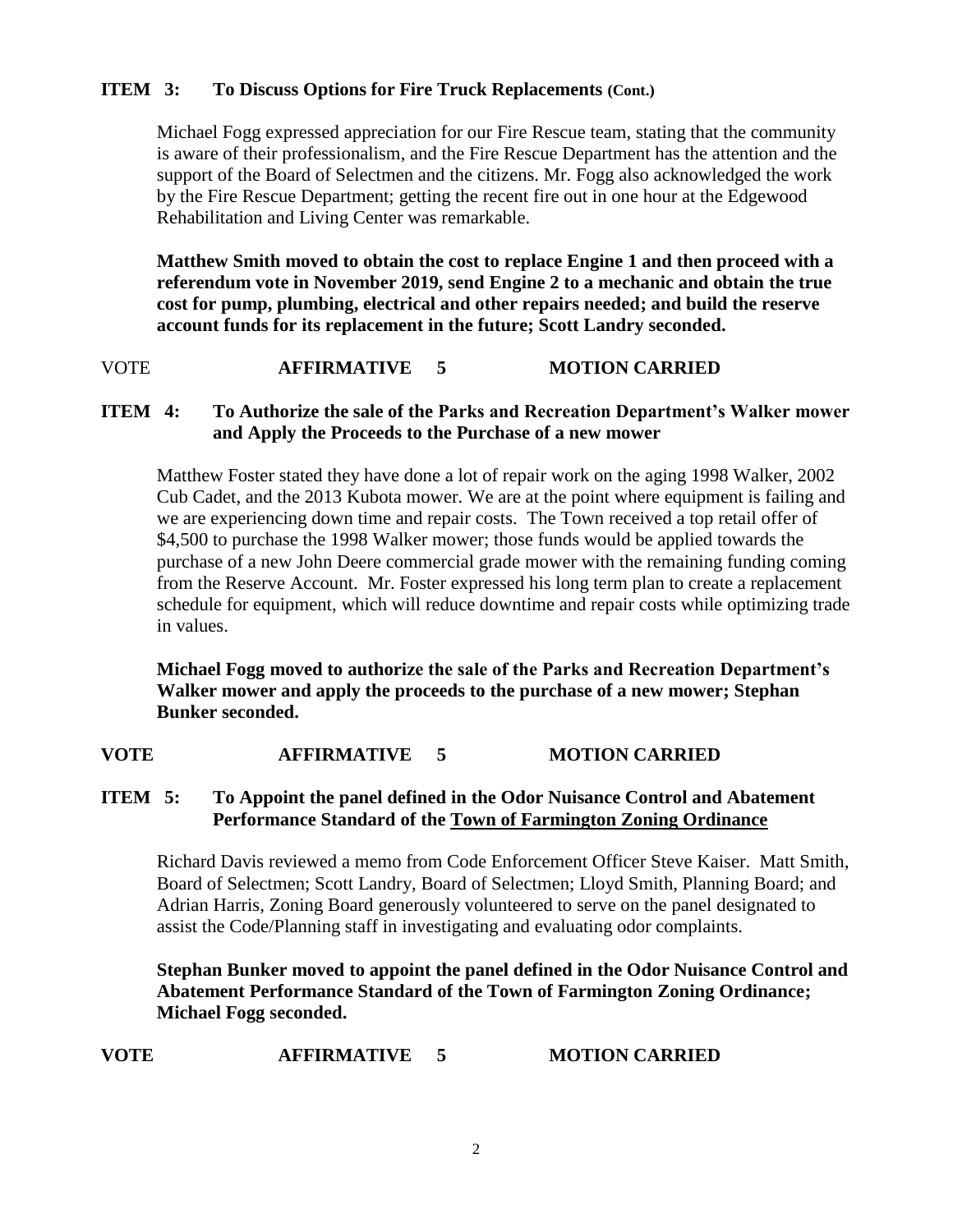### **ITEM 6: To Approve an Expenditure of \$1,992.00 from the Municipal Building Reserve Account for Repairs to the roof**

Richard Davis reviewed the proposed expenditure to cover the repairs to the front entrance roof caused by snow and ice backup.

**Stephan Bunker moved to approve an expenditure of \$1,992.00 from the Municipal Building Reserve account for repairs to the roof; Scott Landry seconded.**

## **VOTE AFFIRMATIVE 5 MOTION CARRIED**

### **ITEM 7: To Appoint Committee and Board Members**

Richard Davis reviewed the summary of renewal and new Board and Committee applicants provided by Town Secretary Nancy Martin.

### **Board of Appeals:**

Galen Dalrymple and Peter Tracy each submitted a renewal application for the two three 3 year term expirations on the Board of Appeals. No applications were submitted for the two alternate 1-year term vacancies.

### **Board of Assessment Review:**

Dennis O'Neal and Michael Otley each submitted a renewal application for the two 3-year term expirations on the Board of Assessment Review.

### **Budget Committee:**

Wayne Kinney and S. Clyde Ross each submitted a renewal application for the four 3-year term expirations on the Budget Committee. No applications were submitted for the two 1 year term vacancies, the one 2-year term vacancy left by Fred Smith, or the two alternate 1 year term vacancies.

#### **Conservation Commission:**

Patty Cormier, Peter Tracy, and Jane Woodman each submitted a renewal application for the three 3-year term expirations on the Conservation Commission. Hunter Manley, James Shaffer, Matthew Smith, and Eric Whitney each submitted an application for renewal of their 1-year term Associate expiration. No other applications were received for the unlimited Associate vacancies on this Commission.

#### **Planning Board:**

Gloria McGraw and Michael Otley each submitted a renewal application for the two 3-year term expirations. Judith Murphy submitted a new application for a 3-year term. Judith Murphy and David Robbins each submitted a renewal application for the two alternate 1-year term expirations on the Planning Board.

#### **Recreation Committee:**

Tom Bissell and Kim Richards each submitted a renewal application for the two 3-year term expirations on the Recreation Committee. No application(s) was/were received for the one 2-year term vacancy left by Isaac Raymond.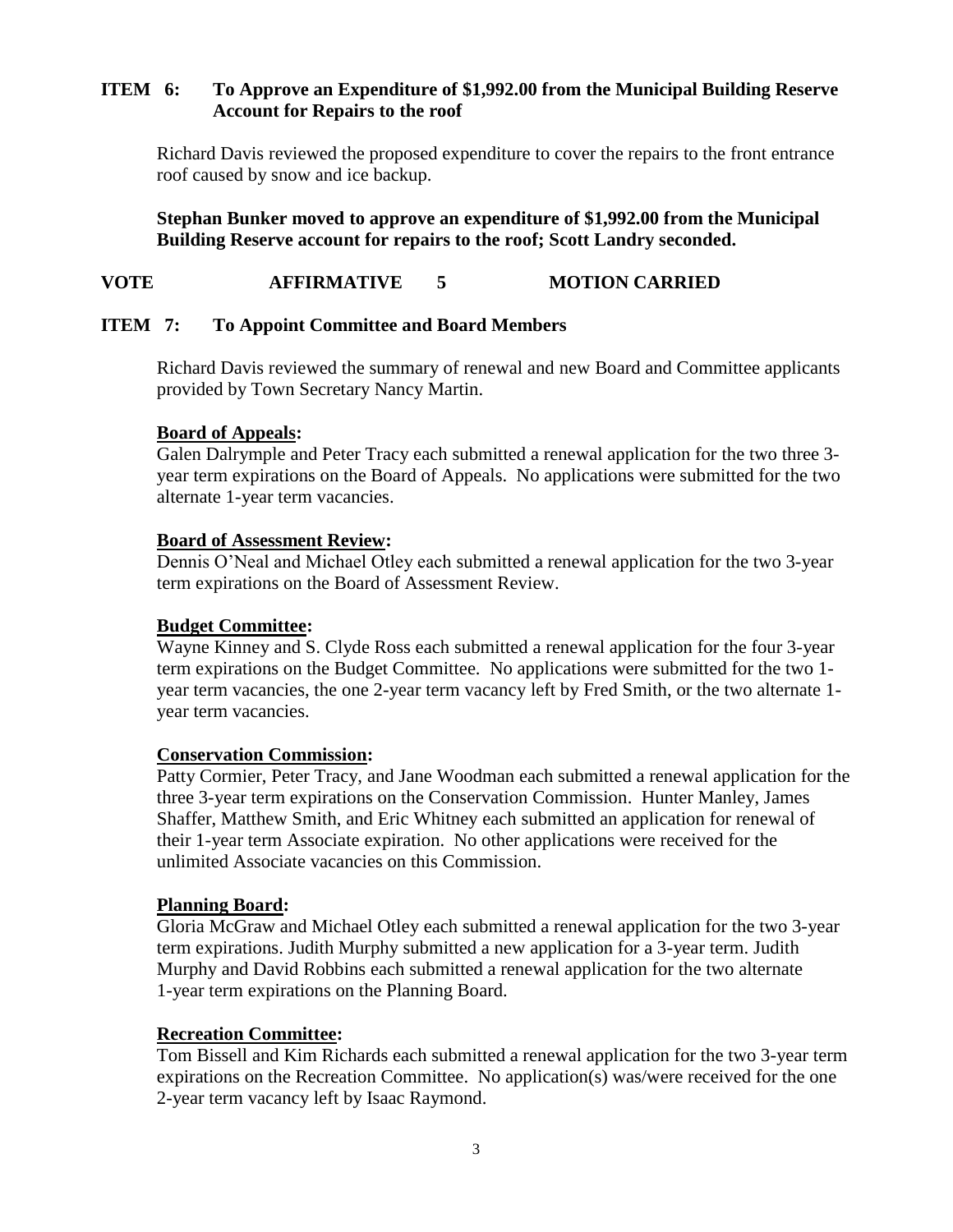# **ITEM 7: To Appoint Committee and Board Members (Cont.)**

### **Zoning Board:**

Paul Mills and John Moore each submitted a new application for a 3-year term. The following vacancies, however, are what are available on this board; one 3-year term vacancy, one 2-year term vacancy left by Fred Smith, and one 1-year term vacancy. In order for the term expirations to remain staggered, John Moore has agreed to fill the 2-year term vacancy left by Fred Smith and Paul Mills has agreed to fill the 1-year term vacancy. No applications were submitted for the two 1-year alternate vacancies on the Zoning Board.

#### **Michael Fogg moved to appoint all applicants to the Boards and Committees for which they applied; Matthew Smith seconded.**

The Selectmen thanked all the applicants for volunteering their time to serve.

**VOTE AFFIRMATIVE 5 MOTION CARRIED**

### **ITEM 8: To Approve the Downtown T.I.F. Advisory Committee's Recommendation to Expend up to \$8,500 from the Downtown T.I.F. Reserve Account for the Security Camera Project**

Richard Davis disclosed that Deputy Chief Cote is working with the company and the downtown property owners to get all cameras up and running; so far he has had mixed results with only four out of the ten cameras operational. Additional equipment, technical support and range extenders are needed to boost the Wi-Fi signal.

**Stephan Bunker moved to approve the Downtown T.I.F. Advisory Committee's recommendation to expend up to \$8,500 from the Downtown T.I.F. Reserve Account for the Security Camera Project; Michael Fogg seconded.**

**VOTE AFFIRMATIVE 5 MOTION CARRIED**

**ITEM 9: To Approve the Minutes of June 11, 2019**

**Michael Fogg moved to approve the Minutes of June 11, 2019; Scott Landry seconded.**

- **VOTE AFFIRMATIVE 5 MOTION CARRIED**
- **ITEM 10: To Discuss Other Business**
	- **A)** Richard Davis disclosed that Matthew Foster requests that the Town accept a \$65.25 donation from the morning pickle ball group to go towards the cost of new light bulbs for the Community Center gymnasium.

**Stephan Bunker moved to accept a Donation of \$65.25 from the morning pickle ball group to the Parks and Recreation Department to go towards the cost of new light bulbs in the Community Center gymnasium; Matthew Smith seconded.**